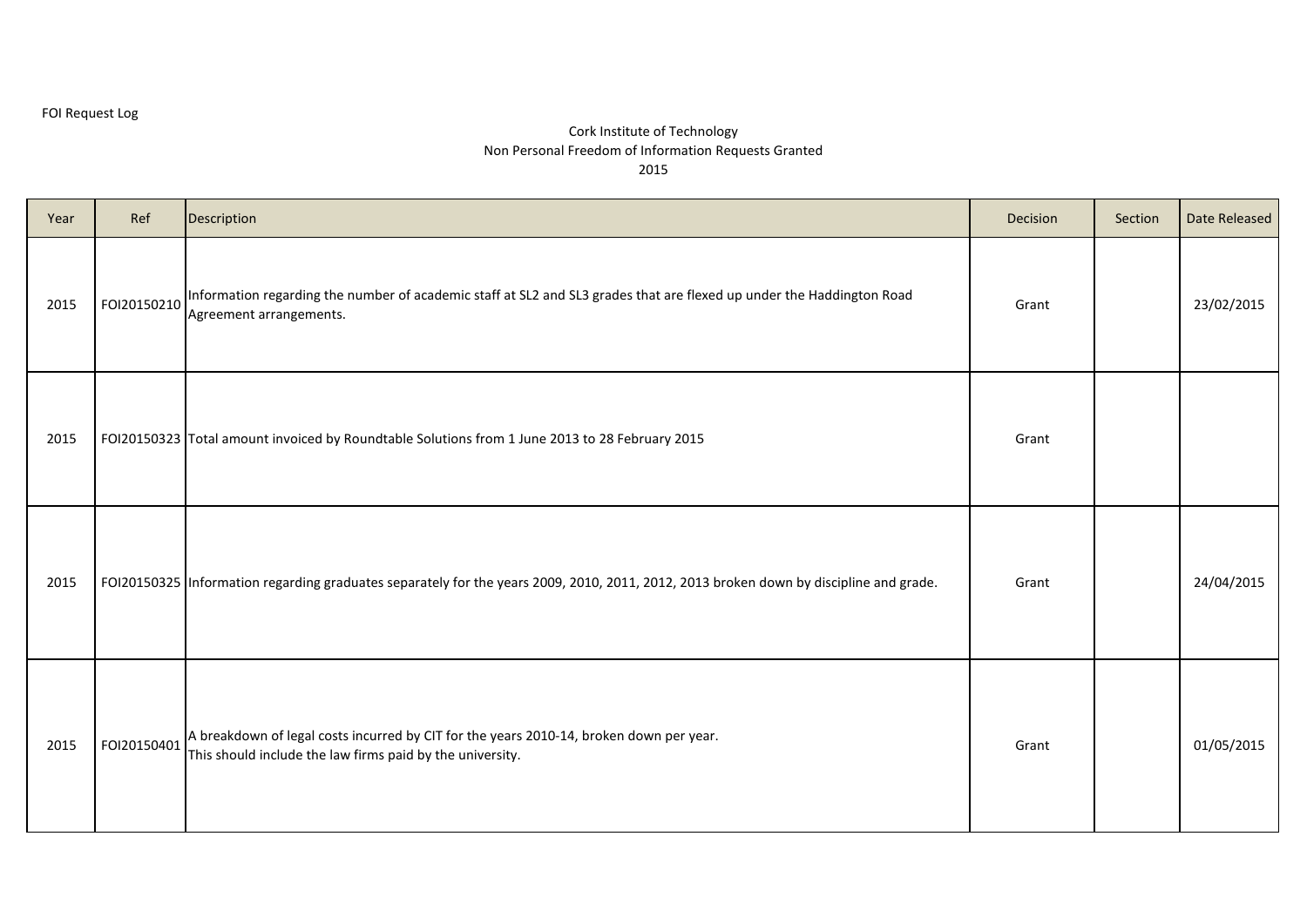| Year | Ref         | Description                                                                                                                                                                                                                                                                                                                                                                                                                                                                                                                                                                                                                                                                                                      | Decision | Section | Date Released |
|------|-------------|------------------------------------------------------------------------------------------------------------------------------------------------------------------------------------------------------------------------------------------------------------------------------------------------------------------------------------------------------------------------------------------------------------------------------------------------------------------------------------------------------------------------------------------------------------------------------------------------------------------------------------------------------------------------------------------------------------------|----------|---------|---------------|
| 2015 |             | FOI20150403 Information regarding progression rates separately for the years 2009/10 to 2014/15.                                                                                                                                                                                                                                                                                                                                                                                                                                                                                                                                                                                                                 | Grant    |         | 19/05/2015    |
| 2015 | FOI20150619 | How many animals have been used for experiments by your institution in the last two years 2013 - 2014 ? Could you also provide<br>figures to date for 2015.<br>What were the species of the animals?                                                                                                                                                                                                                                                                                                                                                                                                                                                                                                             | Grant    |         | 25/06/2015    |
| 2015 |             | 1. How many students were been formally excluded from the institution in 2013 and 2014?<br>2. If any why were they excluded?<br>3. What was the nature of these exclusions?<br>4. How many students have been disciplined for offences relating to the use of or sale of illegal drugs on campus in 2013 and<br>2014?<br>FOI20150623 5. How many students were disciplined for plagiarism in 2013 and 2014?<br>6. How many recorded cases of plagiarism in 2013 and 2014?<br>7. How many students were disciplined for plagiarism in 2013 and 2014?<br>8. How many students were disciplined for plagiarism in 2013 and 2014?<br>9. How many students disiplined for breahing exam rules in the same time frame? | Grant    |         | 16/07/2015    |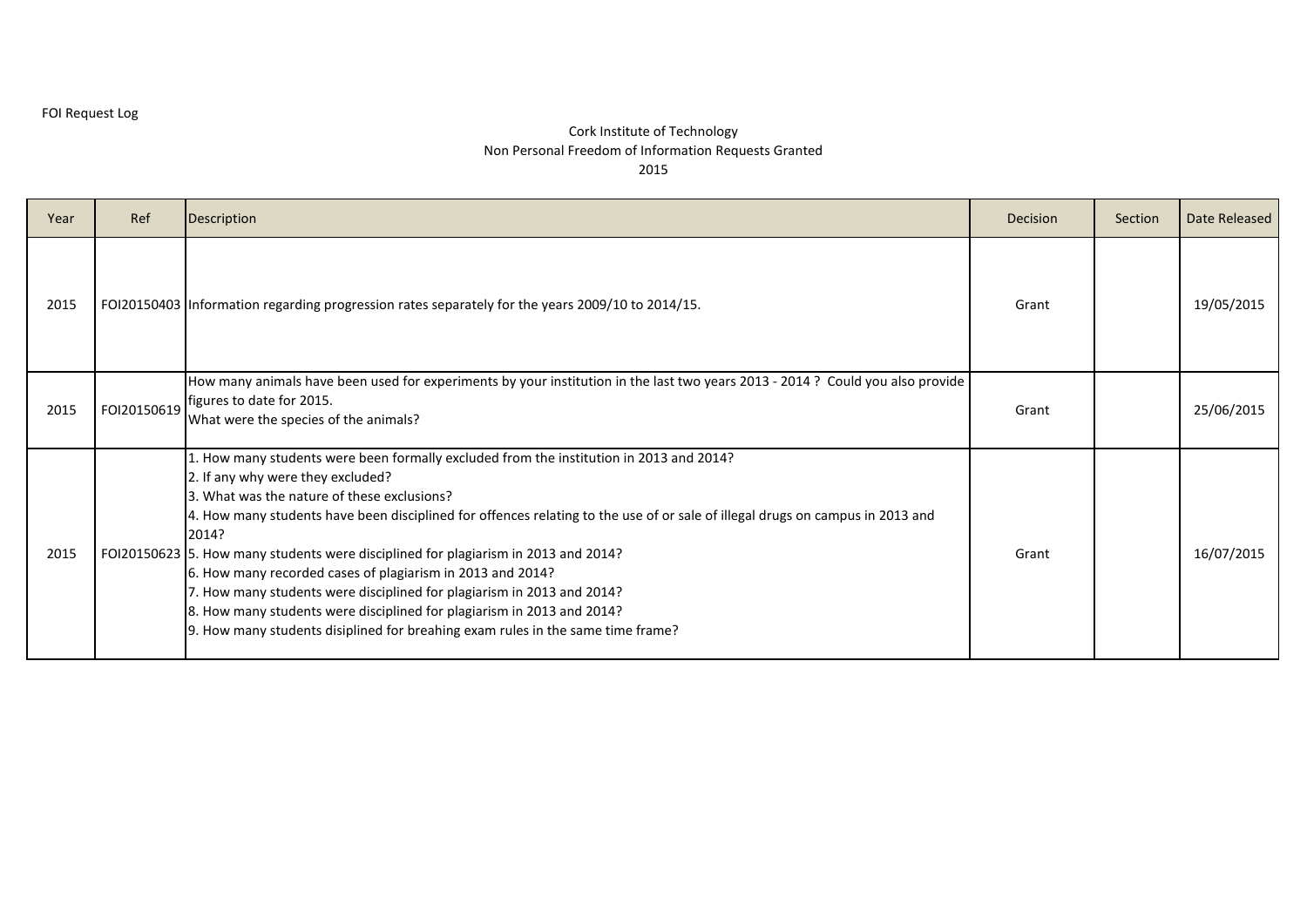| Year | Ref         | <b>Description</b>                                                                                                                                                                                                                                                                                                                                                                                                                                                                                                                                                                                     | <b>Decision</b> | Section | Date Released |
|------|-------------|--------------------------------------------------------------------------------------------------------------------------------------------------------------------------------------------------------------------------------------------------------------------------------------------------------------------------------------------------------------------------------------------------------------------------------------------------------------------------------------------------------------------------------------------------------------------------------------------------------|-----------------|---------|---------------|
| 2015 | FOI20150706 | data relating to the number of students admitted to individual courses (as identified by CAO course codes) at Cork IT, and also<br>relating to student progression in those courses between 2013/14 and 2014/15, specifically:<br>(a) The number of new (first year) students admitted under each CAO course code in September 2014.<br>(b) The number of new (first year) students admitted under each CAO course code in September 2013.<br>(c) The number of students listed in spread-sheet (b) who progressed to second year studies in September 2014 – again<br>broken down by CAO course code. | Grant           |         | 27/07/2015    |
| 2015 |             | copies of all notes, memorandums, documents, correspondence and records, including emails, from Nov 2014 to the current date<br>FOI20150706(bof June 30th 2014 between Conor Mowlds, head of the National Maritime College of Ireland, and Conchur Ó Bradaigh, head of<br>Beaufort research laboratory, and the president of CIT - and vice-versa                                                                                                                                                                                                                                                      | Part Grant      |         | 04/09/2015    |
| 2015 |             | FOI20150714   how many students availed of the university's counselling services each year from 2010 to 2014.                                                                                                                                                                                                                                                                                                                                                                                                                                                                                          | Grant           |         | 09/09/2015    |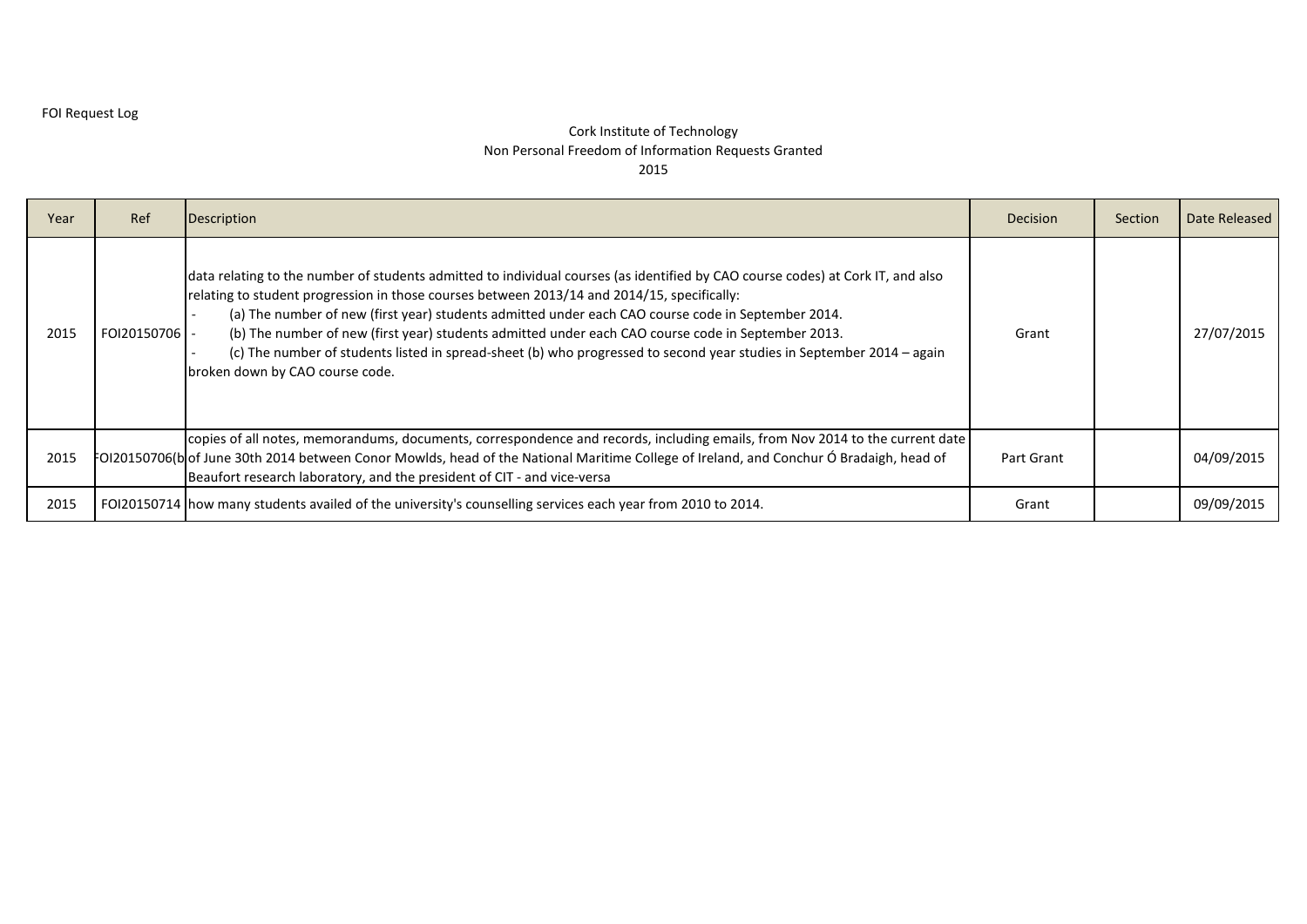| Year | Ref         | Description                                                                                                                                                                                                                                                                                                                                                                                                                                                                                                                                                                                                                                                                                                                                                                                                                                                                                                                                                                                                                                                                                                                                                                                                                                                                                                                                                                                                                                                                                                                                                                                                                                                                                                                                                                                                                                                                                                                                                                                                                                                                                                                                                                                                                                                                                                                                                                                                                         | Decision   | Section    | Date Released |
|------|-------------|-------------------------------------------------------------------------------------------------------------------------------------------------------------------------------------------------------------------------------------------------------------------------------------------------------------------------------------------------------------------------------------------------------------------------------------------------------------------------------------------------------------------------------------------------------------------------------------------------------------------------------------------------------------------------------------------------------------------------------------------------------------------------------------------------------------------------------------------------------------------------------------------------------------------------------------------------------------------------------------------------------------------------------------------------------------------------------------------------------------------------------------------------------------------------------------------------------------------------------------------------------------------------------------------------------------------------------------------------------------------------------------------------------------------------------------------------------------------------------------------------------------------------------------------------------------------------------------------------------------------------------------------------------------------------------------------------------------------------------------------------------------------------------------------------------------------------------------------------------------------------------------------------------------------------------------------------------------------------------------------------------------------------------------------------------------------------------------------------------------------------------------------------------------------------------------------------------------------------------------------------------------------------------------------------------------------------------------------------------------------------------------------------------------------------------------|------------|------------|---------------|
| 2015 | FOI20150724 | Documents describing the details of all financial transactions between Cork IT and bodies within the Roman Catholic Church<br>during 2014. This includes payments in relaiton to Chaplaincy services and any other payments made by Cork IT to bodies within<br>the Roman Catholic Church<br>The meeting minutes at which any decisions were taken to pay any monies to bodies within the Roman Catholic Church. Any<br>other documents describing how, when and why Cork IT decided to pay any monies to bodies within the Roman Catholic Church<br>and who was involved in making such decisions<br>Documents describing any tender process, request for proposals, job advertisement or other public process conducted by Cork IT,<br>in order to select the best candidate for the college in relation to the most recent Chaplaincy appointment. This includes any<br>public job advertisements for the Chaplain role at Cork IT, invitations to propose a candidate that were provided to Churches or<br>other secular bodies that provide Chaplaincy services, and documents describing interview questions and other recruitment<br>criteria used during the selection process.<br>Any documents, contracts or services agreements between Cork IT and bodies within the Roman Catholic Church relating to the<br>provision of Chaplaincy services for Cork IT<br>Any documents describing the policies of Cork IT with respect to religious equality within the college. That is, policies describing<br>how the resources of Cork IT are made available to all students on an equal basis, irrespective of their creed or faith position<br>Any documents describing the policies of Cork IT in relation to the Roman Catholic Chaplaincy service at the college and how it<br>should address students of different faiths and none<br>Any documents describing data, statistics or metrics that Cork IT has on the religious breakdown of the student body, in terms of<br>what proportions of students are adherents to which specific faiths and none. This also includes documents describing what the<br>participation levels are among the student body for religious observances in general and religious events hosted by the Cork IT<br>Chaplaincy in particular.<br>Any 40/02 Declaration that was issued, in the case that a contract for services was awarded without tender in respect of the<br>Chaplaincy. | Part Grant | Section 37 | 08/09/2015    |
| 2015 |             | FOI20150811 Data on all allegations of rape, sexual assault and sexual harassment made in the college in the last five years                                                                                                                                                                                                                                                                                                                                                                                                                                                                                                                                                                                                                                                                                                                                                                                                                                                                                                                                                                                                                                                                                                                                                                                                                                                                                                                                                                                                                                                                                                                                                                                                                                                                                                                                                                                                                                                                                                                                                                                                                                                                                                                                                                                                                                                                                                        | Grant      |            | 08/09/2015    |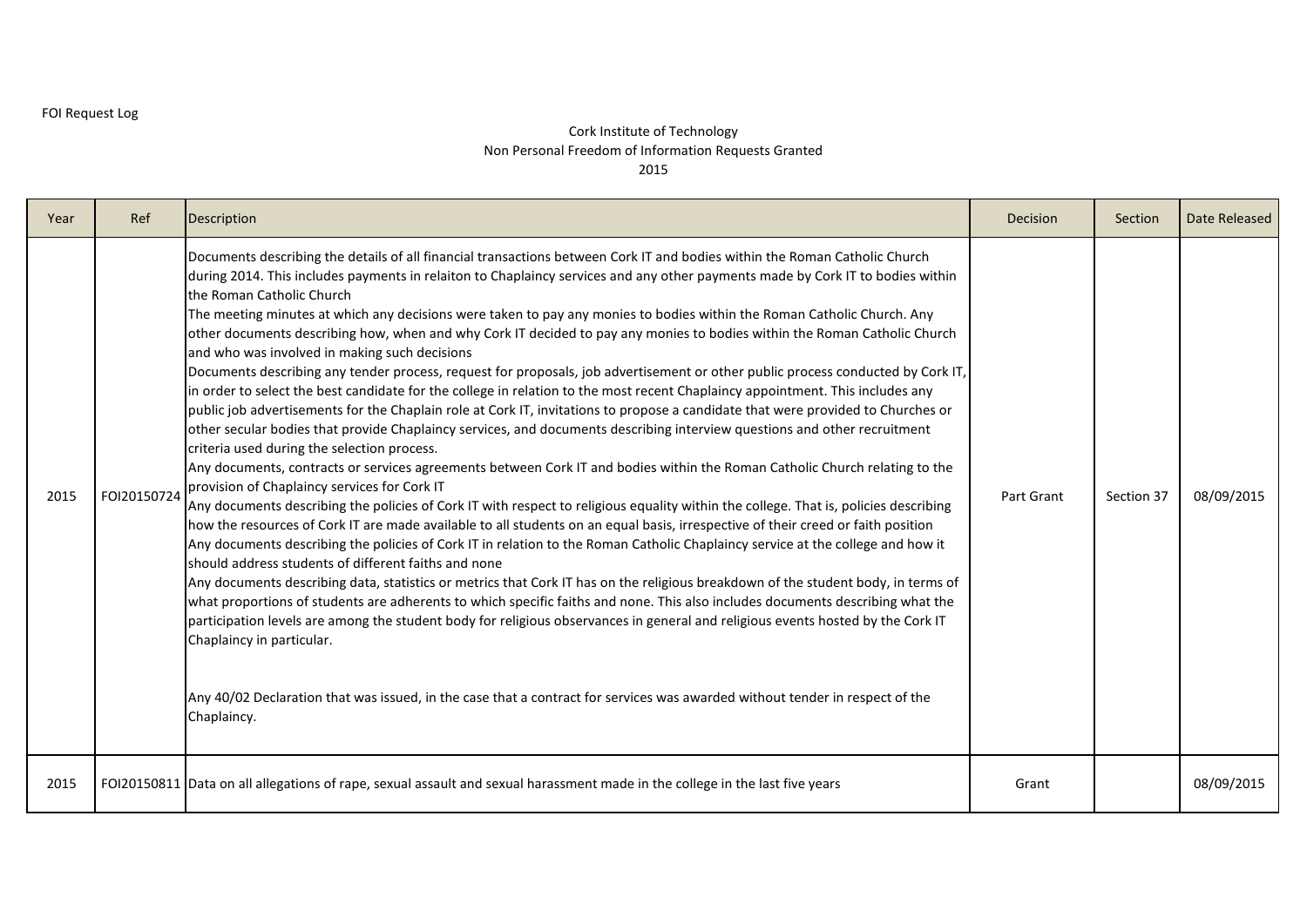| Year | Ref         | <b>Description</b>                                                                                                                                                                                                                                                                                                                                                                                                                                                                                                                                                                                                                                                  | Decision   | Section    | Date Released |
|------|-------------|---------------------------------------------------------------------------------------------------------------------------------------------------------------------------------------------------------------------------------------------------------------------------------------------------------------------------------------------------------------------------------------------------------------------------------------------------------------------------------------------------------------------------------------------------------------------------------------------------------------------------------------------------------------------|------------|------------|---------------|
| 2015 |             | FOI20150826 all purchase orders details (in excess of $\epsilon$ 20,000) from March 2012 to the present day                                                                                                                                                                                                                                                                                                                                                                                                                                                                                                                                                         | Grant      |            | 23/09/2015    |
| 2015 | FOI20150831 | copy of all correspondences and written communications between the President of CIT and the Higher Education Authority<br>arising from allegations made to the Public Accounts Committee that were the subject of investigation by KPMG.My request<br>covers all correspondences relating to the allegations - from the initial stages when the allegations came to light through to the<br>present day and all relevant material in between.                                                                                                                                                                                                                       | Part Grant | Section 37 |               |
| 2015 |             | Please provide information as to the number of animals used in any type of testing procedures within any faculties or sections<br>within or linked to the university, including but not limited, to any animals used in laboratory testing, in the years 2012, 2013 and<br>2014, inclusive.<br>FOI20150909 Please provide information as to the reason for the testing (medical, cosmetic, etc), the number and breeds of animals used, any<br>complaints made to the respective faculty or the University itself regarding the tests, and the wording of the policy relating to<br>animal testing within the university, within the same aforementioned timeframe. | Grant      |            | 09/09/2015    |
| 2015 | FOI20151019 | The number of undergraduate students who had to repeat one or more exams or modules in CIT during the academic years 2010-<br>11 to 2014-15                                                                                                                                                                                                                                                                                                                                                                                                                                                                                                                         | Grant      |            | 17/11/2015    |